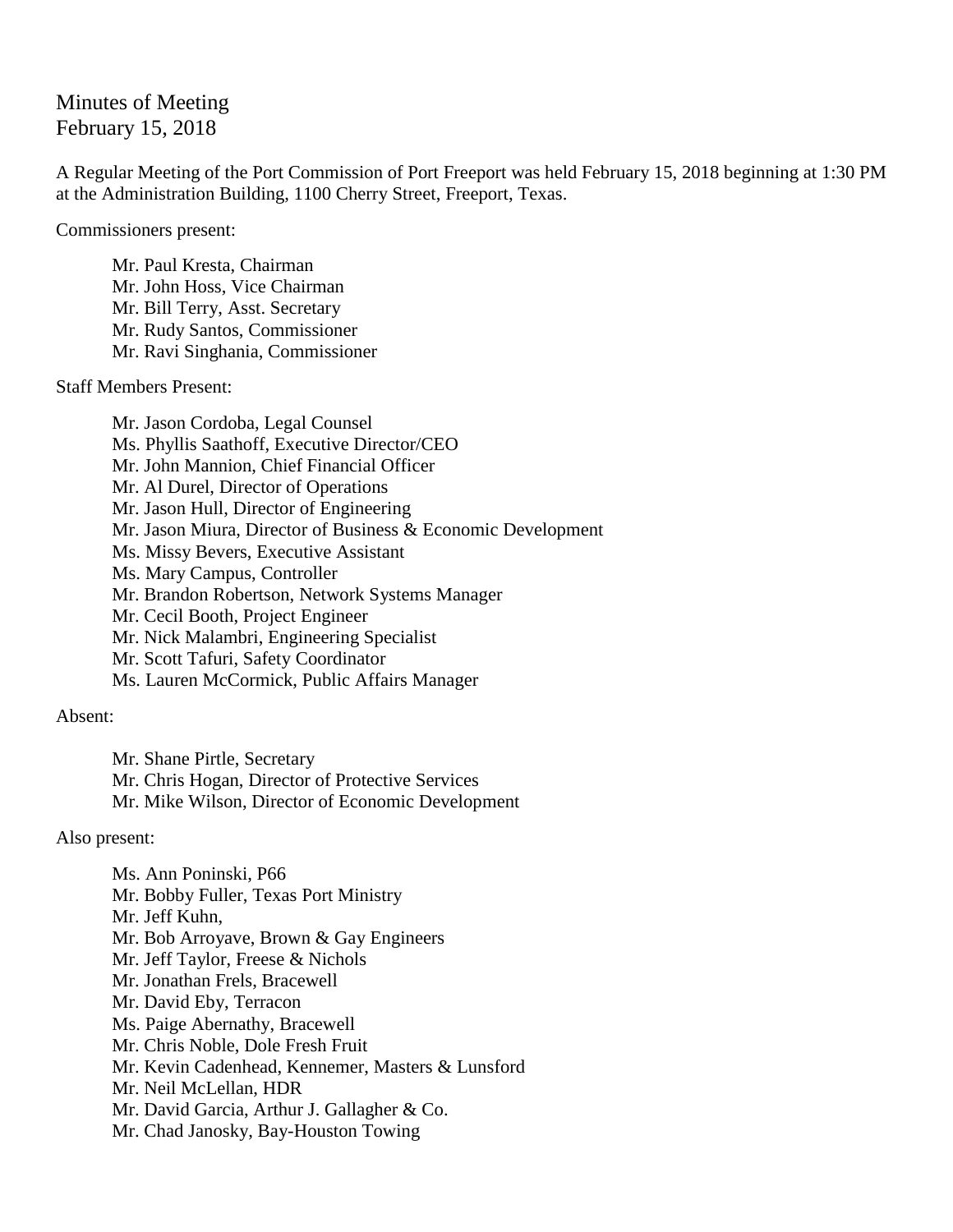Ms. Erinn Callahan, The Facts Mr. Will McDonald, Freese & Nichols Mr. Jim Bielstein, LJA

- 1. CONVENE OPEN SESSION in accordance with Texas Government Code Section 551.001, et. seq., to review and consider the following:
- 2. Invocation Mr. Bobby Fuller, Texas Port Ministry
- 3. Pledge of Allegiance: U.S. Flag & Texas Flag
- 4. Roll Call. Commissioner Kresta noted that Commissioner Shane Pirtle was absent. All other Commissioners were present.
- 5. Safety Briefing Mr. Scott Tafuri, Safety Coordinator
- 6. Approval of minutes from the Regular Meeting held February 8, 2018.

A motion was made by Commissioner Hoss to approve the minutes as presented. The motion was seconded by Commissioner Singhania with all Commissioners present voting in favor of the motion.

- 7. Reports from Executive Staff:
	- A. Receive report from Executive Director/CEO on activities and matters related to administrative affairs. Port tenant updates, USCOE, rail issues, AAPA Committees, leases, contracts, upcoming Port and civic events and other related administrative affairs.

The Administration has issued the President's infrastructure plan. Staff continues to review the document along with the budget which has proposed \$4.8 billion in 2019. This is a 20% cut from fiscal year 2017. Also within the plan was the elimination of half of the harbor maintenance tax. Staff will report on findings once all material has been reviewed. Ms. Saathoff will be testifying before the Senate Transportation Committee in Austin February 21 on ways to fund maintenance and development of port waterways in Texas. The Port Authority Advisory Committee will meet in Austin March 1. TxDOT Commissioners are expected to be present at the meeting along with a member of the Lt. Governor's office. Ms. Saathoff will be giving a presentation to Freeport CAP this evening following the Port Commission meeting.

B. Receive report from Chief Financial Officer on monthly activity and matters related to financial results, investments, insurance, leases, real property matters and other related administrative affairs.

Mr. Mannion gave a brief financial presentation and update to the Commission.

C. Receive report from Director of Engineering on activities and matters related to Freeport Harbor Federal Channel, capital projects and other projects, Hydrographic Report and other related facility engineering matters.

Mr. Hull shared pictures of the progress on Parcel 14 Development.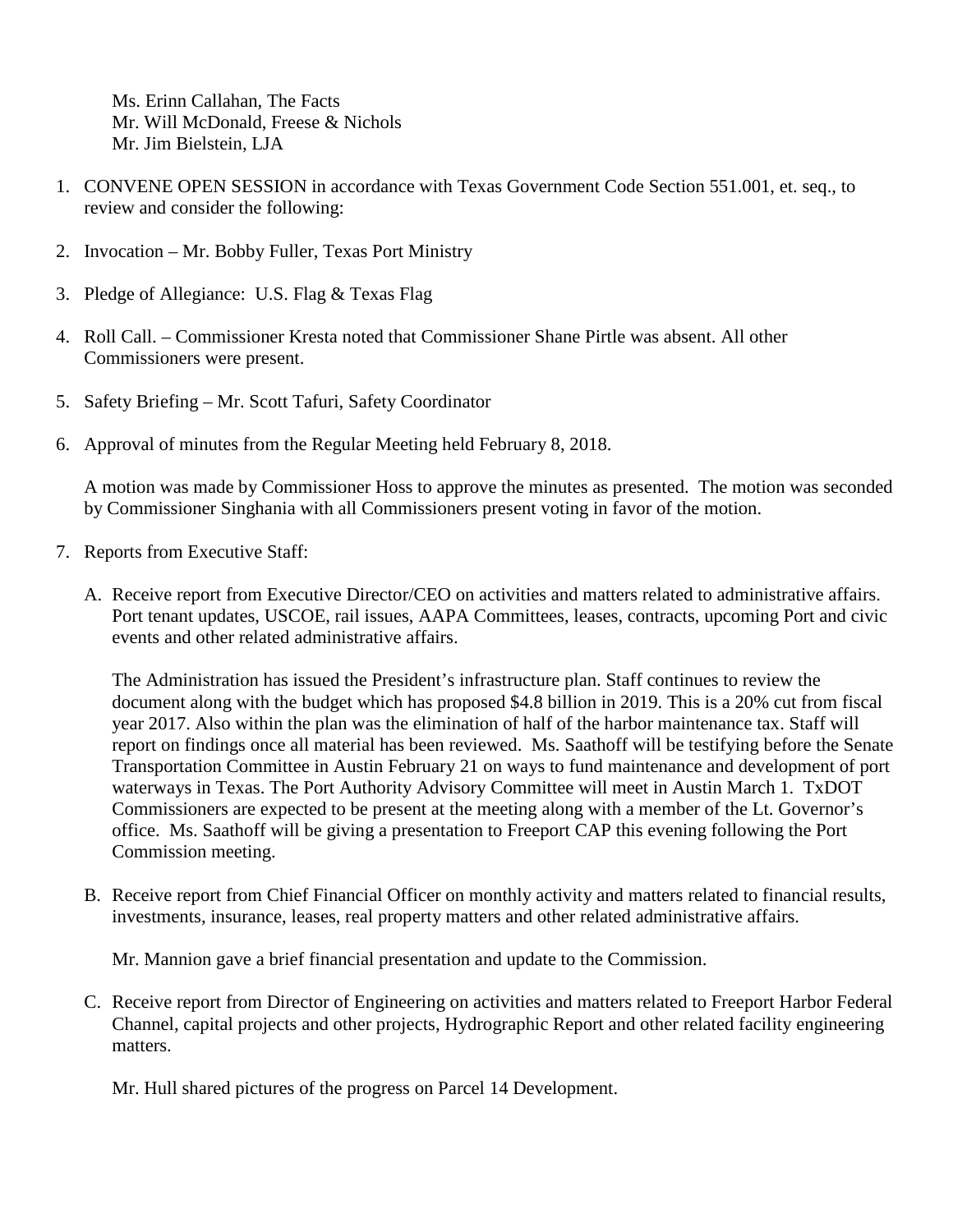D. Receive report from Director of Operations on activities and matters related to operations, vessel activity, tonnage and other related port operation matters.

Mr. Durel noted that another Tenaris vessel is expected next week with 25,000 tons of bars, however the current weather forecast is not favorable. The vessel will call Port Houston first, then Port Freeport. He and Captain Burns also participated on a PCT call with the National Weather Service earlier today, where they learned weather conditions do not look good for the next 6-8 days. Like today, the Port may experience short windows to bring in ships, whereas the Houston Ship Channel is closed.

E. Receive report from Director of Protective Services on matters related to safety meetings/injury report, security meetings, EMS update and other related safety, security and environmental matters.

In Mr. Hogan's absence, Mr. Robertson reported on the Port's participation at the Pipeline Exercise in Angleton last week, which focused on responding to pipeline incidents with coordination between government and industry during such events. He also updated the Board on safety and described four incidents involving vehicles with property damage but no injuries. Mr. Durel noted that a tenant safety meeting was held last week to address the incidents.

F. Receive report from Director of Business & Economic Development on activities and matters related to industry meetings and Port presentations, Port events, and other related trade development or community relation matters.

Mr. Miura reported attending the Greater Fort Bend Economic Development Council Meeting earlier in the day. He also noted that Alex Metcalf, who did a study for the Rosenberg Economic Development Council, is giving a presentation this evening in Rosenberg. He has requested materials from the presentation and will forward to the Board.

- 8. Receive report from Commissioners on matters related to:
	- A. February 8 Finance Advisory Committee Commissioner Singhania reported the committee reviewed the draft Comprehensive Annual Financial Report and met with Kevin Cadenhead of Kennemer, Masters & Lunsford to discuss internal controls and compliance and his firm's audit opinion letter. CAFR is on the agenda for approval today. Also discussed was the proposal for Property, Boiler and Machinery and Terrorism insurance via the Port's broker, Arthur J. Gallagher, which is also on the agenda for approval later today.
	- B. February 15 Strategic Planning Advisory Committee Commissioner Terry reported the committee discussed the Area 5 Stabilization geotechnical services for the project, which is on the agenda for approval later today.
	- C. Meetings and conferences attended, Port presentations and other related Port Commission matters.

Commissioner Singhania reported attending the Annual Chamber Meeting February 8 and the Friends of the River meeting February 10.

Commissioner Hoss also reported attending the Annual Chamber Meeting as well as Friends of the River. In addition, Commissioner Hoss attended the Nexus Meeting February 14 where information was shared regarding the Highway 36 Widening Project. Additionally, Port Freeport members provided updates on the Freeport Harbor Channel Improvement Project and San Bernard River.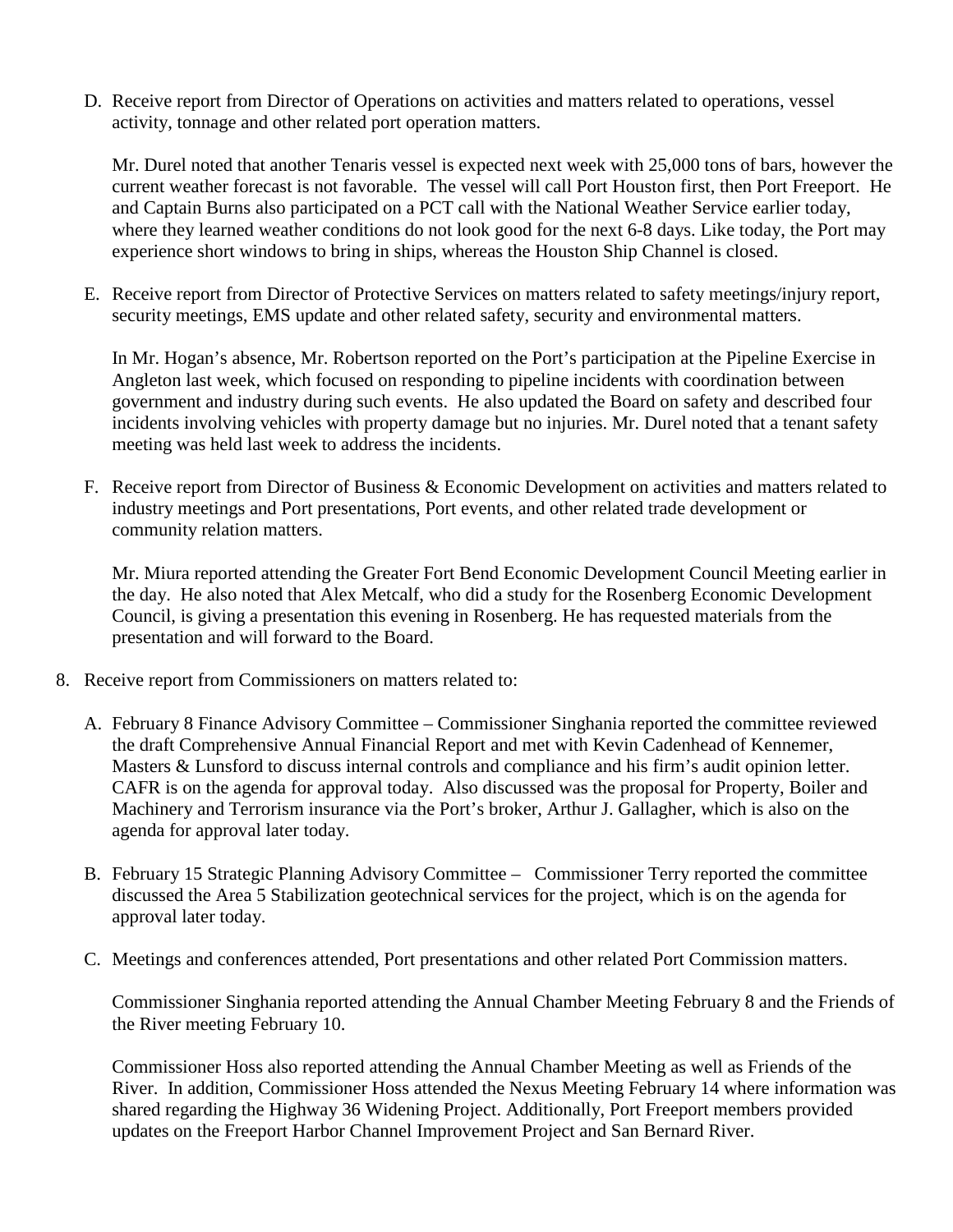Commissioner Santos reported attending the Annual Chamber Meeting.

Commissioner Kresta also reported attending the Nexus Meeting.

- 9. Public Comment There were no public comments.
- 10. Approval of financial reports presented for the period ending January 31, 2018.

A motion was made by Commissioner Singhania to approve the reports as presented by staff. The motion was seconded by Commissioner Santos with all Commissioners present voting in favor of the motion.

11. Receive update from staff regarding the Brazoria-Fort Bend Rail District, and the Brazoria-Fort Bend Nexus Project Group.

Mr. Miura stated the February 16 Rail District meeting has been cancelled due to lack of quorum. The next meeting will be held March 16. Next step for the Rail District to receive funding is the establishment of an Advance Funding Agreement with TxDOT. Project Engineer Freese & Nichols has prepared a draft scope of work that is currently being reviewed. A "request for qualifications" period will follow to potentially ascertain an engineering firm to perform the work under the \$600,000 grant.

Ms. Saathoff had no further comments regarding the Nexus Group.

12. Approval of a Professional Services Agreement with Paradigm Consultants, Inc. for geotechnical services for the Velasco Terminal, Backland Area 5 Stabilization Project for an amount not to exceed \$49,873.00.

Mr. Hull stated it is staff's recommendation the Board approve a professional services agreement with Paradigm Consultants to handle the material testing and technical work for Area 5.

A motion was made by Commissioner Hoss to approve the agreement. The motion was seconded by Commissioner Santos with all Commissioners present voting in favor of the motion.

13. Approval and award of contract for Property, Boiler and Machinery and Terrorism insurance coverage for a one-year term beginning March 1, 2018, as recommended by Arthur J. Gallagher & Co.

Mr. Mannion stated the renewal for this insurance begins March 1, and after reviewing the three options of renewal with the Finance Advisory Committee, as presented by Arthur J. Gallagher, it is staff's recommendation the Board approve Option 2 which is a 12% premium increase and slight increase in deductible for a total premium of \$855,935.00.

A motion was made by Commissioner Hoss to approve the contract. The motion was seconded by Commissioner Singhania with all Commissioners present voting in favor of the motion.

14. Approval of the FY2017 Comprehensive Annual Financial Report.

The financial report was previously reviewed with the Finance Advisory Committee and provided to Commissioners on BoardPaq. Kevin Cadenhead of Kennemer, Masters & Lunsford presented the firm's report on internal controls and compliance and its audit opinion letter. It is staff's recommendation the Board approve the financial report.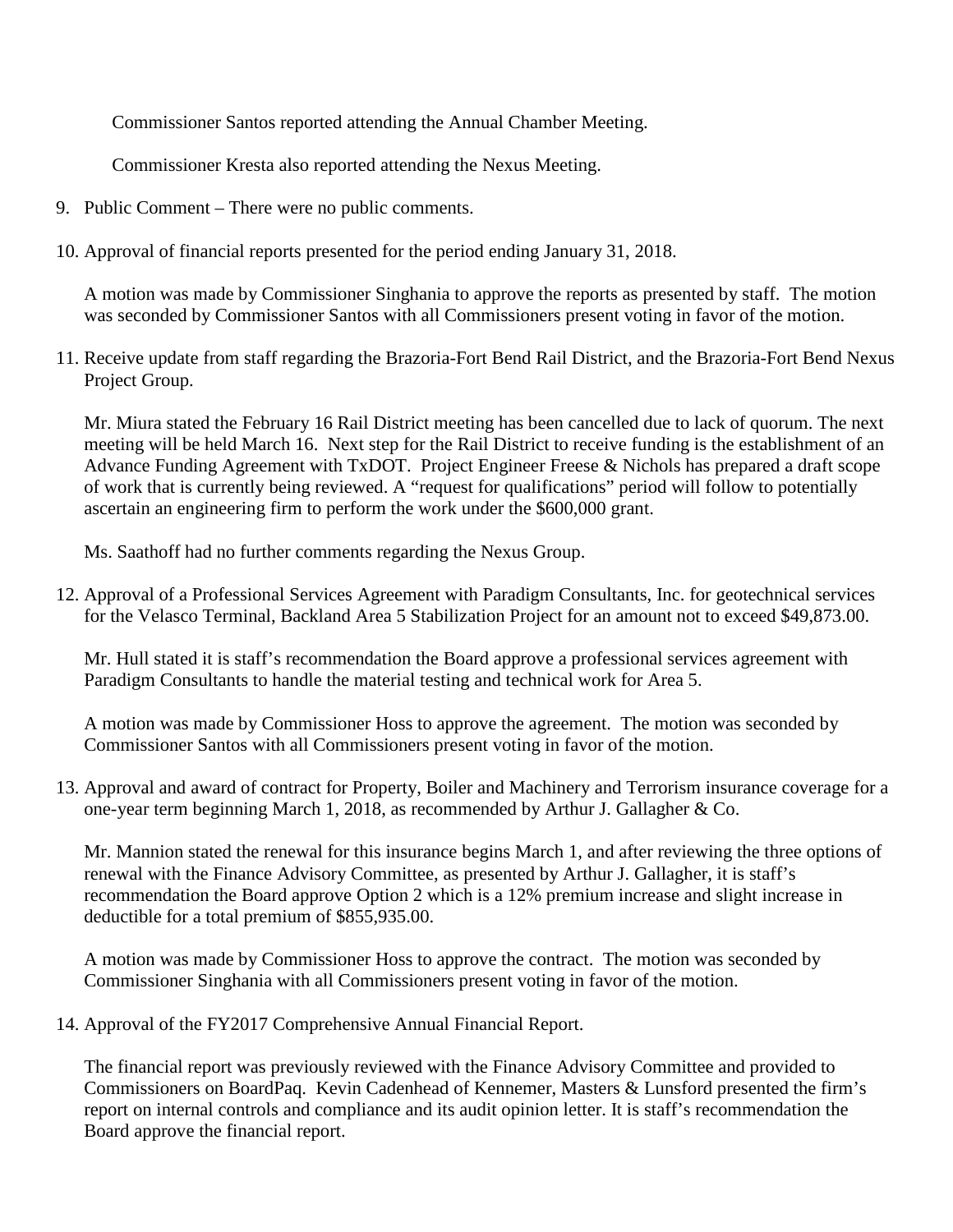A motion was made by Commissioner Singhania to approve the Comprehensive Annual Financial Report. The motion was seconded by Commissioner Santos with all Commissioners present voting in favor of the motion.

- 15. EXECUTIVE SESSION in accordance with Subchapter D of the Open Meetings Act, Texas Government Code Section 551.001, et. seq., to review and consider the following:
	- A. Under authority of Section 551.071 (Consultation with Attorney) for discussion regarding:
		- 1. Consultation with attorney regarding legal issues related to issuance of bonds.
		- 2. Consultation with attorney and discussion regarding Special District Local Laws Code Title 5 Transportation, Subtitle A Navigation District and Port Authorities, Chapter 5002 Subchapter A.
	- B. Under authority of Section 551.071 (Consultation with Attorney) and Section 551.072 (Deliberations Concerning Real Property) for discussion regarding:
		- 1. Consultation with attorney and discussion regarding the terms and conditions of a Lease Agreement Port Freeport and Dole Fresh Fruit Company.
		- 2. Consultation with attorney and discussion concerning bid received from FLNG Liquefaction 4, LLC in response to Request for Bids for Pipeline Right-of-Way and Easement published in The Facts newspaper on December 18, 2017 and December 25, 2017.
	- C. Under authority of Section 551.072 (deliberation of real property matters) for discussion regarding:
		- 1. The potential exchange, lease, or value of real property located at Port Freeport, including but not limited to Parcels 7, 8, 10, 26 and 37.
		- 2. The potential purchase, exchange, lease or value of real property located at Port Freeport, including but not limited to the real property located at and contiguous to Berths 1, 2, 5 and 7.
		- 3. Discussion regarding the potential exchange, lease or value of real property located in Freeport, Texas, including but not limited to the area known as the East End of Freeport and bordered by the following streets: FM 1495; East 2<sup>nd</sup> Street; Terminal Street and East 8<sup>th</sup> Street in Freeport, Texas.
		- 4. The potential exchange, lease, or value of real property located at Port Freeport, including but not limited to Parcels 4, 5, 6, 9, 14, 19, 27, 31, 34, and 38.
	- D. Under authority of Section 551.074 (deliberation of personnel matters) for discussion regarding:
		- 1. Deliberation regarding the appointment, employment, evaluation, reassignment, duties of a public officer or employee: Executive Director/CEO.
- 16. RECONVENE OPEN SESSION to review and consider the following:
- 17. Consider the adoption of a Resolution Calling Bond Election.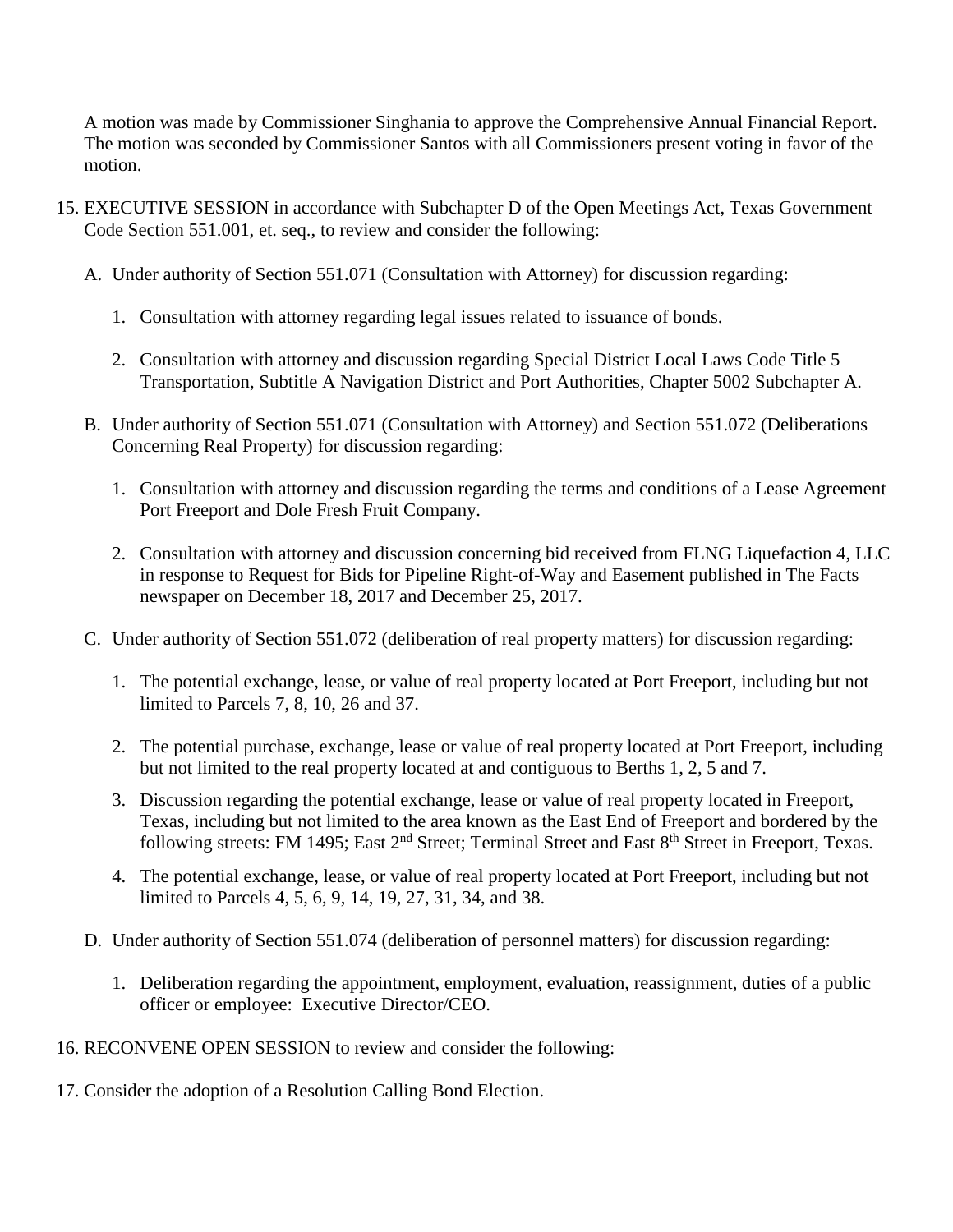Ms. Saathoff gave a brief presentation regarding the Freeport Harbor Channel Improvement Project (FHCIP), related expenses and how issuing bonds, without increasing the current tax rate of \$0.0401, can help fund the Freeport Harbor Channel Improvement Project. The channel is the navigable waterway that serves not only our public dock facilities, but Dow Chemical, Seaway Crude, Freeport LNG, Phillips 66, BASF Corporation and all other users of the channel. It is important the Port fulfills its responsibility to ensure this waterway is navigable, operates safely and allows the size vessels that need to call our facilities to safely navigate through the Freeport Harbor Channel. The last study done by the Texas A&M Transportation Institute shows the Port is impacting 127,000 jobs and generating over \$47 billion in economic activity in the region and state, which impact has nearly tripled over the last four-year period. The Channel is an important asset to the County and State. The deepening of Freeport Channel to 45 feet almost 30 years ago was supported by the taxpayers. The total cost to construct the FHCIP will be \$295 million of which \$130 million will be the Port's responsibility. The GRR approval will be received in May, and the U.S. Army Corps of Engineers is now engaged in the engineering and design for Reach 1 of the Project with the first construction contract expected in 2020. The Port has one tax-supported bond series outstanding with a principal balance of \$2.2 million and two years of debt service payments remaining. Staff has determined and the Port's financial consultants have independently verified that with voter approval the Port can issue the proposed \$130 million in bonds without raising the existing tax rate. This is possible with the retirement of the prior bonds and the new value coming on the tax rolls from expiring tax abatements beginning in 2021 and through 2018. The bond proceeds will be used to construct the deepening and partial widening of the FHCIP and associated improvements needed for construction and aids needed for navigation only. The tax rate would need to be held for an estimated 10 years before the Port would be in the position to begin lowering the rate again. Ms. Saathoff recommends the Port Commission adopt a resolution calling a bond election for authorization by the voters to issue \$130 million in bonds to be used for the FHCIP.

After receiving comments from all Commissioners in support of issuing the bonds in order to maintain and grow the channel, a motion was made by Commissioner Singhania to adopt the resolution and call a bond election in the amount of \$130 million. The motion was seconded by Commissioner Hoss with all Commissioners present voting in favor of the motion.

18. Approval of a Joint Election Agreement and Contract for Election Services between Brazoria County and Port Freeport for the May 5, 2018 Election.

Mr. Mannion stated the agreement before the Board is the standard agreement and contract for election services with the County as used in the past and was reviewed by staff and counsel. There is an increase in the deposit from \$6,000 to \$10,000. Staff recommends approval.

A motion was made by Commissioner Hoss to approve the agreement. The motion was seconded by Commissioner Santos with all Commissioners present voting in favor of the motion.

19. Consideration of Lease Agreement between Port Freeport and Dole Fresh Fruit Company and possible adoption of Resolution approving same.

This item was tabled.

20. Consideration of bid for Pipeline Right-of-Way and Easement submitted by FLNG Liquefaction 4, LLC, and possible adoption of Resolution approving same.